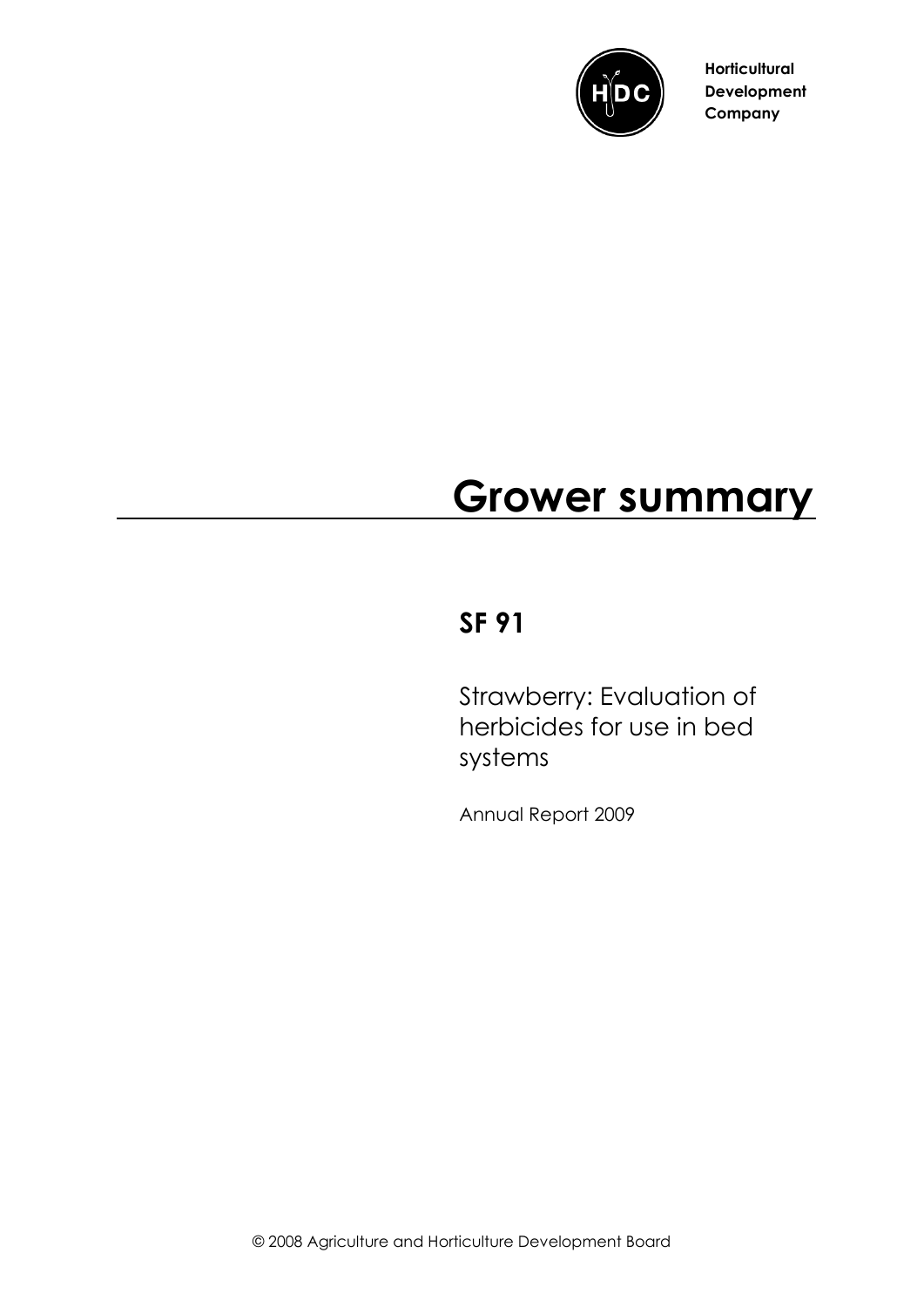#### **Disclaimer**

Whilst reports issued under the auspices of the HDC are prepared from the best available information, neither the authors nor the HDC can accept any responsibility for inaccuracy or liability for loss, damage or injury from the application of any concept or procedure discussed.

The results and conclusions in this report may be based on an investigation conducted over one year. Therefore, care must be taken with the interpretation of the results.

#### **Use of pesticides**

Only officially approved pesticides may be used in the UK. Approvals are normally granted only in relation to individual products and for specified uses. It is an offence to use non-approved products or to use approved products in a manner that does not comply with the statutory conditions of use, except where the crop or situation is the subject of an off-label extension of use.

Before using all pesticides check the approval status and conditions of use.

Read the label before use: use pesticides safely.

#### **Further information**

If you would like a copy of the full report, please email the HDC office (hdc@hdc.org.uk), quoting your HDC number, alternatively contact the HDC at the address below.

Horticultural Development Company Tithe Barn Bradbourne House East Malling Kent ME19 6DZ

Tel: 01732 848 383 Fax: 01732 848 498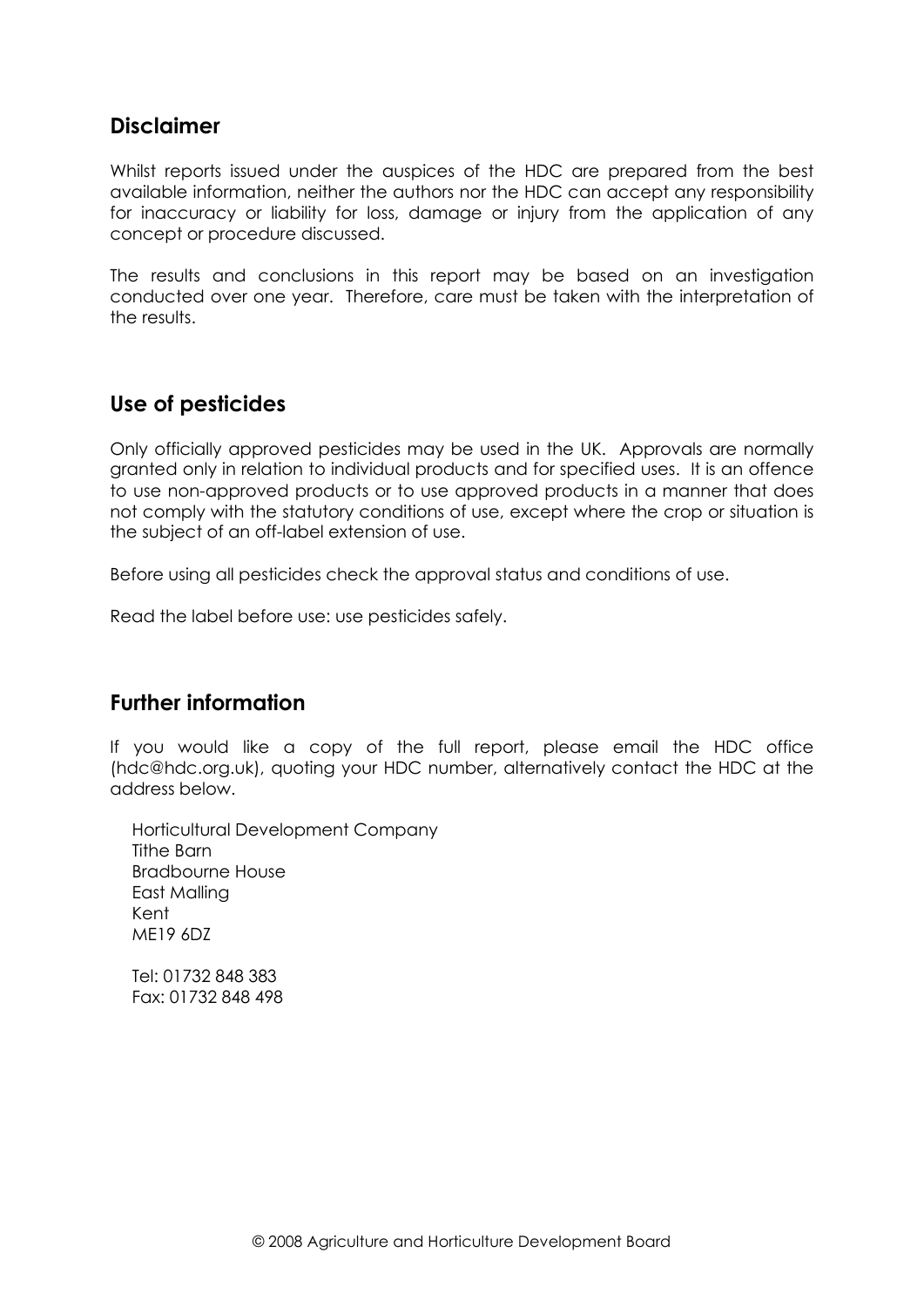The contents of this publication are strictly private to HDC members. No part of this publication may be copied or reproduced in any form or by any means without prior written permission of the Horticultural Development Company.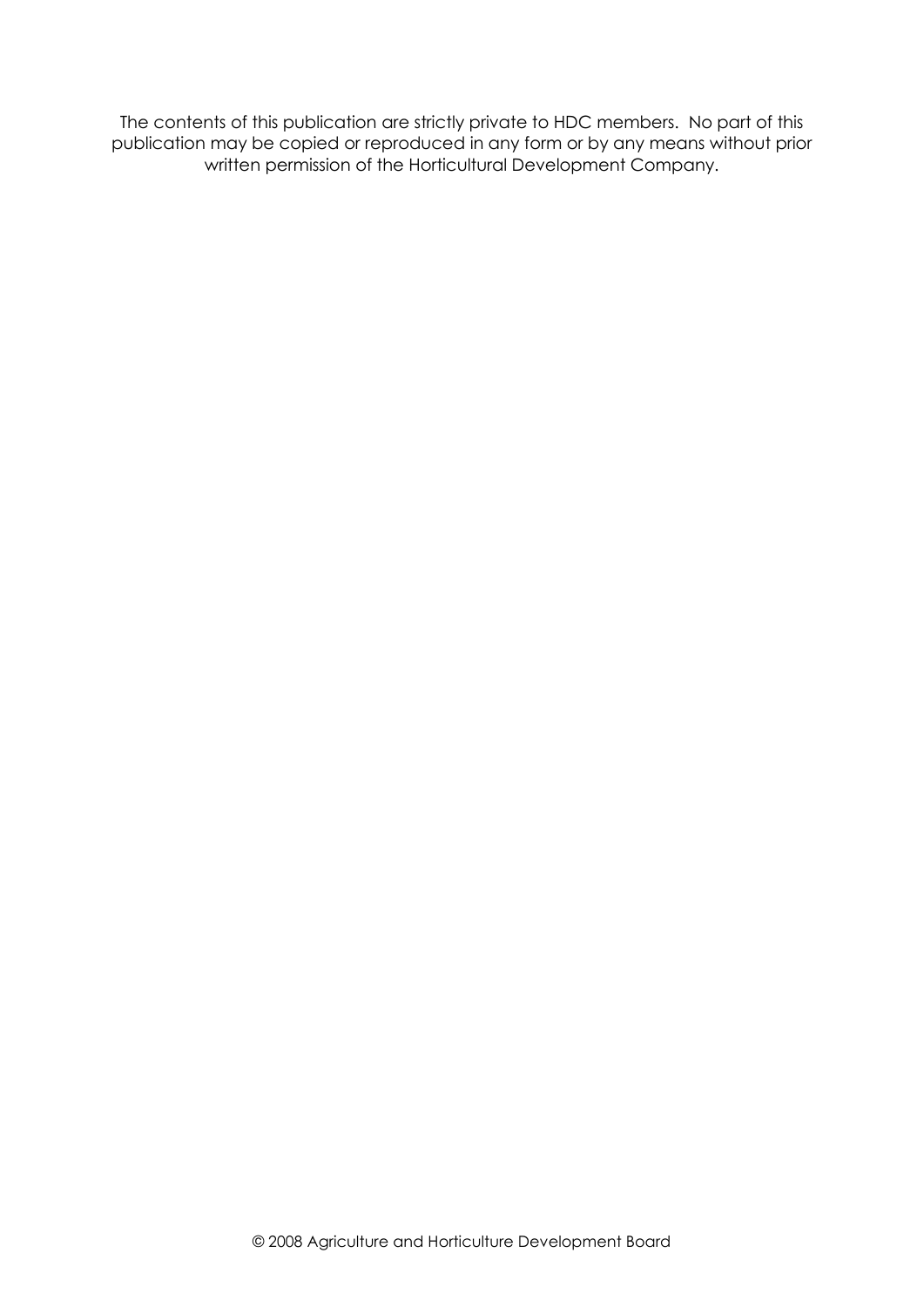# **Headline**

A range of herbicide products have been assessed for use in strawberry bed systems and the most successful have been identified.

## **Background and expected deliverables**

The majority of strawberries produced in the UK are grown in plastic-mulched raised beds. The alleyways between beds can be difficult to keep weed-free, because of the lack of crop competition. Where the alleyway is treated rather than the crop, there is the potential for using less selective herbicides that would not be safe when used over the crop. This project aims to investigate the safety and efficacy of a range of herbicides for total weed control in the alleyway.

The increasingly common practices of both bed replanting and thinning of high density plantings results in gaps in the plastic-mulched beds and consequent weed control problems. The problems have been exacerbated by the loss of soil sterilants. The use of chemical weed control over plastic-mulched beds has the potential for significant cost saving compared with hand-weeding. This project investigates the safety of existing approved strawberry herbicides and novel products when used over beds and will check for residues in the fruit.

The recent loss of the contact herbicide paraquat from the UK market has reduced the options available for runner and weed control between strawberry beds. The introduction of the contact herbicide Shark (carfentrazone-ethyl) offers another alternative for contact weed and runner control. This project evaluates the efficacy of Shark for runner and weed control in strawberry bed alleyways compared with industry standards.

# **Summary of the project and main conclusions**

A range of herbicides (Table 1) were applied on 2 May 2008 to the alleyways between plastic-mulched strawberry beds that were not currently planted, but had previously been used for strawberries.

| No.            | Product                       | <b>Active ingredient</b>                              | Product<br>rate            | Approval<br>status<br>(strawberries) |
|----------------|-------------------------------|-------------------------------------------------------|----------------------------|--------------------------------------|
| $\mathbf{1}$ . | Untreated                     |                                                       |                            |                                      |
| 2.             | Stomp 400SC<br>+ Flexidor 125 | pendimethalin (400 g/L) +<br>isoxaben (125 g/L)       | $3.3$ L/ha +<br>$2.0$ L/ha | Label                                |
| 3.             | Ally SX                       | metsulfuron methyl (20%<br>w/w                        | $0.03$ kg/ha               | Not approved                         |
| $\mathbf{A}$ . | Artist                        | flufenacet $(24 % w/w)+$<br>metribuzin $(17.5 %$ w/w) | $2.5$ kg/ha                | Not approved                         |
| 5.             | Calaris                       | terbuthylazine $(330 g/L) +$<br>mesotrione $(70 g/L)$ | $1.5$ L/ha                 | Not approved                         |

|  |  |  | Table 1. Residual herbicide treatments applied to strawberry alleyways |  |  |
|--|--|--|------------------------------------------------------------------------|--|--|
|  |  |  |                                                                        |  |  |
|  |  |  |                                                                        |  |  |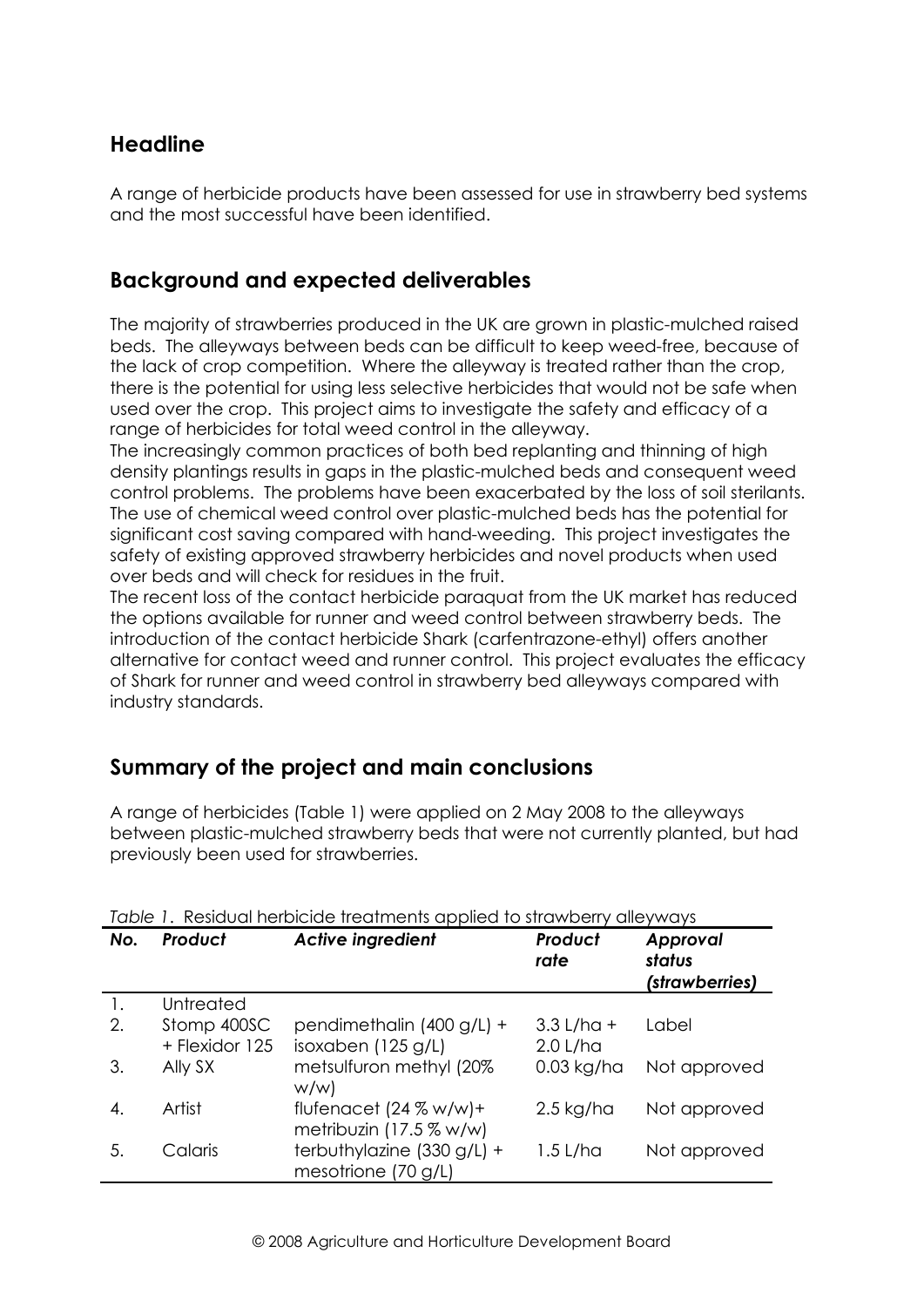| -6. | Chikara        | flazasufuron (25% w/w)       | $0.2$ kg/ha | Not approved |
|-----|----------------|------------------------------|-------------|--------------|
| 7.  | Goal 2E        | oxyfluorfen $(2 g/L)$        | $2.0$ L/ha  | Not approved |
| 8.  | Ronstar Liquid | oxadiazon (250 g/L)          | 4.0 L/ha    | Not approved |
| 9.  | Sencorex WG    | metribuzin (70% w/w)         | $1.0$ kg/ha | Not approved |
| 10. | Skirmish       | terbuthylazine $(420 g/L) +$ | $1.0$ L/ha  | Not approved |
|     |                | isoxaben $(75 g/L)$          |             |              |
|     | Sumimax        | flumioxazin (300 g/L)        | 0.1 L/ha    | Not approved |

- No damage was noted in the crop planted subsequently into the beds.
- Chikara (flazasufuron), Sencorex WG (metribuzin) and Goal 2E (oxyfluorfen) gave the best control of the predominant weeds groundsel, American willowherb and sow-thistle.

A further range of herbicides were assessed for crop safety, chemical residues and weed control when applied to strawberries post-planting over the plastic-mulched beds. Residual herbicides (Table 2) were applied on 27 May 2009 to a waiting bed crop of cold stored Elsanta runners in full leaf but before flowering.

| No. | Product          | <b>Active ingredient</b> | Product<br>rate | Approval<br>status<br>(strawberries) |
|-----|------------------|--------------------------|-----------------|--------------------------------------|
|     | Untreated        |                          |                 |                                      |
| 2.  | Devrinol         | napropamide 450 g/L      | $5.0$ L/ha      | Label                                |
| 3.  | <b>Dual Gold</b> | s-metolachlor 960 g/L    | $1.6$ L/ha      | Not approved                         |
| 4.  | Goltix           | metamitron 700 g/L       | 5.0 L/ha        | Not approved                         |
|     | Flowable         |                          |                 | pre-harvest                          |
| 5.  | <b>Teridox</b>   | dimethachlor 500 g/L     | $3.0$ L/ha      | Not approved                         |

*Table 2*. Residual herbicide treatments applied to strawberry beds

• No phytotoxicity symptoms were seen but the vigour of Teridox (dimethachlor) -treated plants was slightly reduced and the yield was also slightly reduced.

• Goltix Flowable (metamitron) appeared to give the best weed control.

Contact herbicides (Table 3) were applied on 1 June 2008 to a waiting bed crop of cold stored Elsanta runners in full leaf but before flowering.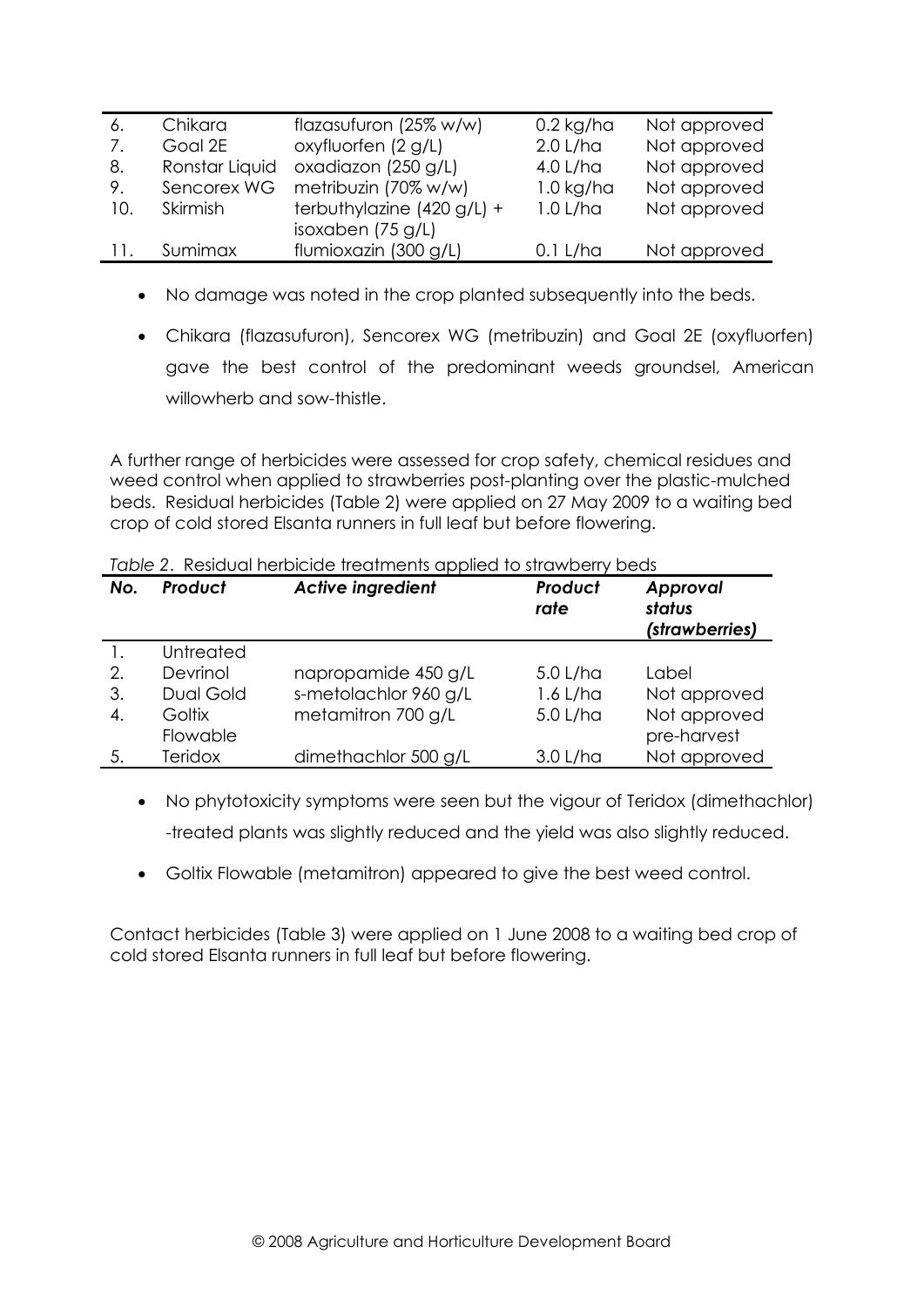| No.          | Product            | <b>Active ingredient</b> | Product<br>rate | <b>Approval status</b><br>(strawberries) |
|--------------|--------------------|--------------------------|-----------------|------------------------------------------|
|              | Untreated          |                          |                 |                                          |
| 2.           | Beetup             | phenmedipham 160<br>g/L  | $2.5$ L/ha      | Label                                    |
| 3.           | Defy               | prosulfocarb 800 g/L     | 5.0 L/ha        | Not approved                             |
| $\mathbf{4}$ | Dow Shield         | clopyralid 200 g/L       | $0.5$ L/ha      | Label but not for<br>maidens             |
| 5.           | Goltix<br>Flowable | metamitron 700 g/L       | $3.0$ L/ha      | Not approved pre-<br>harvest             |

*Table 3*. Contact herbicide treatments applied to strawberry beds

- Defy (prosulfocarb) caused unacceptable foliage and flower distortion and reduced yield. The plants subsequently recovered however.
- None of the other treatments caused phytotoxicity or loss of yield.

Residue samples were taken from treatments applied over the beds. The only residues found were 0.02 mg/kg metamitron from Goltix Flowable applied at the higher 5 L/ha rate. This is below the maximum residue level (MRL) for metamitron (0.1 mg/kg). Application 5 days later at 3 L/ha did not give rise to residues in the fruit. Herbicide treatments (Table 4) were applied to runner and weed growth adjacent to the beds in the autumn.

*Table 4.* Contact herbicide treatments applied to the alleyway between strawberry beds

| No. | Product        | <b>Active ingredient</b>     | Product<br>rate | Approval<br>status<br>(strawberries) |
|-----|----------------|------------------------------|-----------------|--------------------------------------|
|     | Untreate       |                              |                 |                                      |
|     | d              |                              |                 |                                      |
| 2.  | Shark          | carfentrazone-ethyl 60 g/L   | $0.8$ L/ha      | Not approved                         |
| 3.  | Shark          | carfentrazone-ethyl 60 g/L   | 1.6 L/ha        | Not approved                         |
| 4.  | <b>Harvest</b> | glufosinate-ammonium 150 g/L | 5.0 L/ha        | Label                                |
| 5.  | Reglone        | diquat                       | $2.0$ L/ha      | Label                                |

- Shark (carfentrazone-ethyl) was much less effective than Harvest (glufosinateammonium) at controlling runners and left some weeds uncontrolled, particularly annual meadow grass.
- Because no runner translocation damage resulted from any of the treatments, it is not possible to say if Shark is safer for autumn use on non-cut runners than Harvest.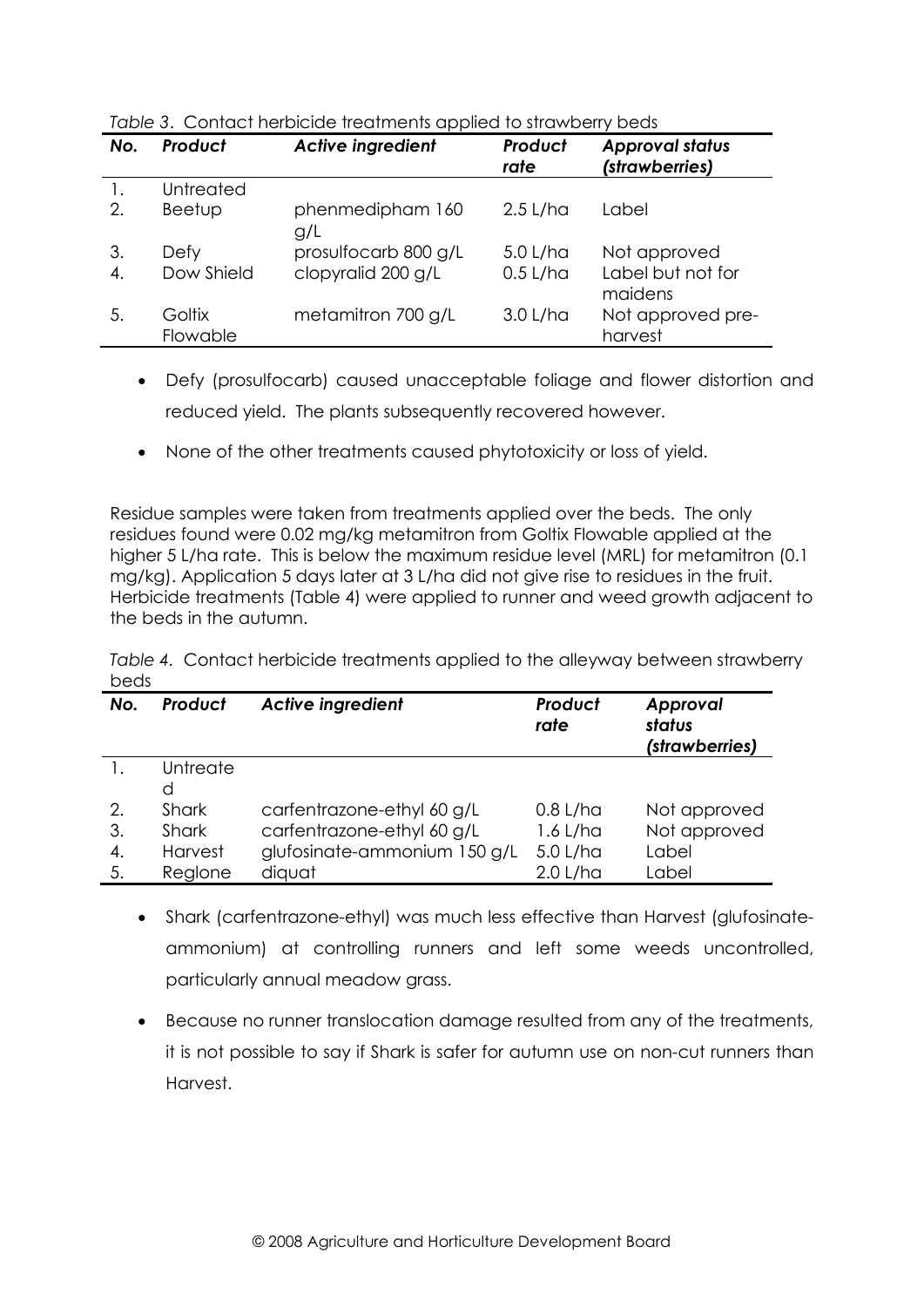• For control of cleavers and nettles, Shark does have some advantages over Harvest, so tank mixtures with Harvest will be considered in the experiments to be carried out in 2009.

## **Financial benefits**

Some of the most effective treatments tested, Dual Gold (s-metolachlor), Chikara (on soil grown crops) and Shark, require SOLAs before they can be adopted by growers. Therefore there is no financial benefit from these treatments at present. A SOLA would be required to permit the use of Chikara on pathways between strawberry crops. For these crops, the benefit in improved weed control could be around 100hr/ha or £600/ha. Chikara is relatively expensive at £300 / ha compared with a standard treatment such as Stomp 400SC 3.3 L/ha + Flexidor 2.0 L/ha (£130 / ha) but the treated pathway area is typically 50% of the field area. Sencorex WG was slightly less effective than Chikara but much cheaper at around £40/ha for 1kg/ha.

For over-bed treatments, some growers already use Dow Shield (clopyralid) or approved phenmedipham products similar to Beetup. It is reassuring that so far, no residues have been found in the fruit following these treatments. Goltix (metamitron) shows some potential for use as a bed treatment. At present the specific off-label approval (SOLA) only covers post-harvest use, but with the impending withdrawal of Ramrod (propachlor), Goltix could provide a partial replacement for groundsel control in particular.

It is estimated that hand weeding costs could be up to £1,200/ha per weeding session (i.e. 3p per plant/hole @ 40,000 plants /ha). Typically a crop may require one further weeding session at a quicker rate of £600/ha (i.e. 1.5p per plant/hole) per year. The total cost could amount to £1,800/ha or 300 hr/ha @ £6 per hr including overheads.

#### **Action points for growers**

- When available, Dual Gold appears safe for use over strawberry beds and, subject to SOLA application could provide useful residual control of a range of weeds.
- Goltix was safe applied over strawberry beds. It is currently approved for use post-harvest and could provide a useful alternative to Ramrod for residual control of groundsel. A low level of residue was detected in the fruit when tested at the full rate pre-harvest – this use is not currently approved.
- Currently approved herbicides Dow Shield and Devrinol (napropamide) did not give rise to residues when applied post-planting, pre-flowering over the plasticmulched strawberry beds. Similarly Beetup did not give rise to residues. Beetup is